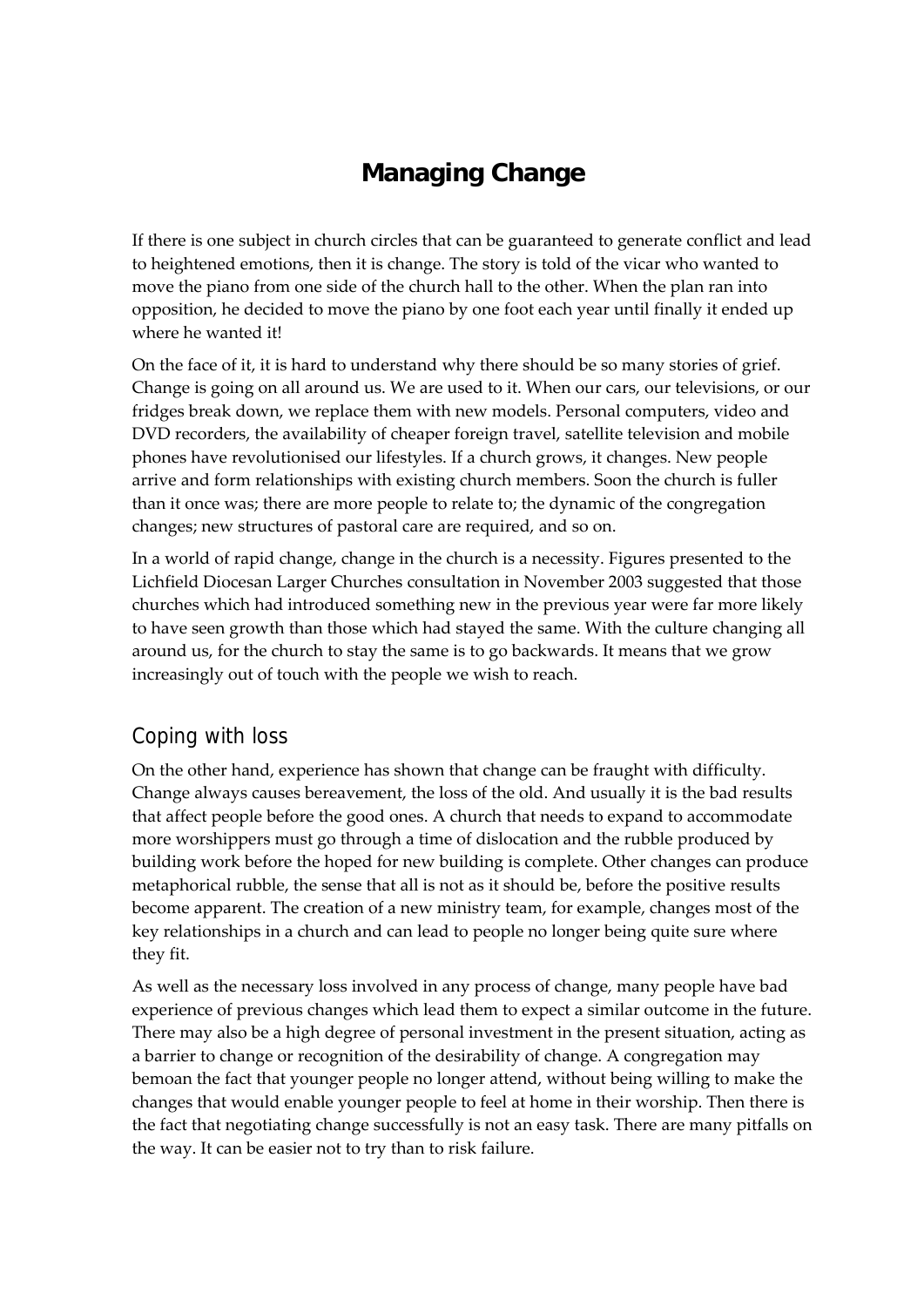## The importance of discontent

When leading a change of any kind, it is important to recognise that the amount and pace of change that is possible is determined by the amount of *discontent* that is present. If everyone is satisfied with the *status quo* no change will be possible. But discontent will create a desire to change and act as a spur to analyse the problems of the present situation and to find solutions. The leader or group of leaders who wish to initiate change must therefore create dissatisfaction with the present situation. Alternatively, they could set out to discover, by listening to the people, where the present sources of discontent lie, and seek to make the kind of changes that people already want. However, having created the momentum for change, change itself must follow. If the desired change does not happen or the process of change is aborted half‐way the discontent that has been created or unearthed will begin to focus on the leaders who failed to satisfy the desire for change they had created. Leaders who wish to introduce change must therefore understand not only how to introduce it with as little disruption as possible but also how to create the right kind of dissatisfaction and how to judge when the levels of dissatisfaction are right for change.

The difficulty about the latter is that people are not all persuaded at the same rate. Below is an approximation to what is known as a "standard distribution curve":



This suggests that in relation to any given variable, most people tend to bunch toward the middle, with fewer people at the extremes. For example, when asked to rate their enjoyment of a film at between 1 and 10, most people will go for the range 4 to 7 leaving a minority rating the film either 8 to 10 or 1 to 3. In relation to change, it will be the minority who are either generally keen on change or generally opposed to it. Most people will be found somewhere between.

To take this further, the area beneath the curve can be divided into five segments:

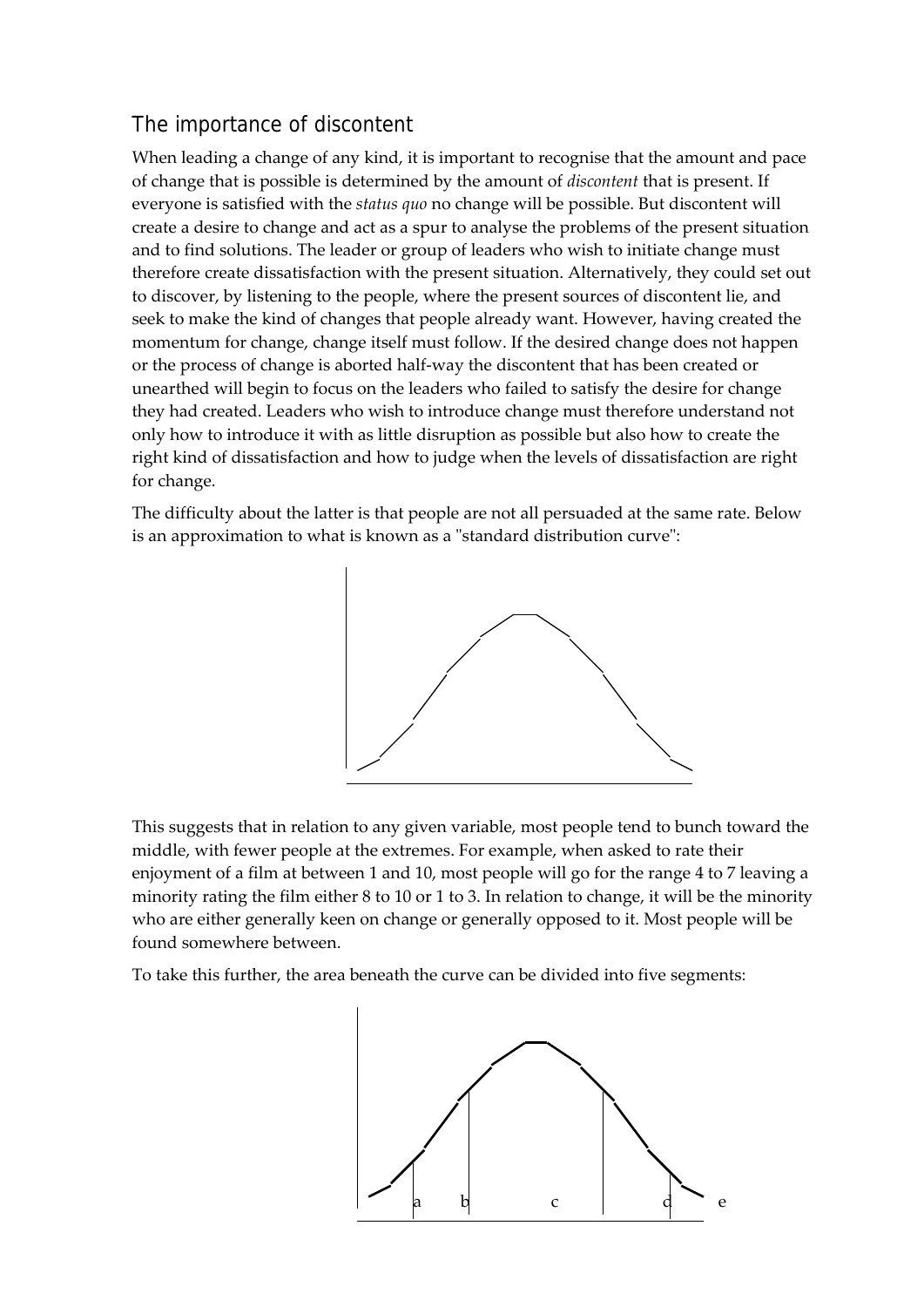Segment (a) consists of the small group of "innovators". These are the people who like change and often initiate it. The danger is that they will want to take the change forward at a speed the rest of the church is not ready for. Another is that they become personally involved with the proposed change so that it becomes "X's idea".

Segment (b) are the "early adopters". These are usually more in number than the innovators and often include people with influence in the congregation. If this group is persuaded of the desirability of change, it is usually best to allow them to be the ones to persuade the others. As one vicar said, "Win the key old ladies, set them loose to 'gossip the good news of what's going on', and you're home and dry" (Administry Paper 87.6).

Segment (c) are the "early majority", the ones ready to be persuaded by the early adopters. The distribution curve demonstrates that this is the key group. When the early majority are convinced of the rightness of the change, it is as well to start the machinery to bring it about. Otherwise, their original enthusiasm may turn to frustration, their discontent with the *status quo* turn to criticism of the leadership for the slow pace of change.

The "late majority" in segment  $(d)$  are often persuaded by the process of change itself. Once they see the change as inevitable and, more importantly, what the majority wants, they are ready to adjust to it.

Segment (e), the "laggards", are the ones who will probably remain opposed to the change even after it has taken place and will always be ready to say how much better things were before the change. The standard distribution curve suggests that there will always be some of these people, which means it is a mistake to delay any change until there is unanimity in the congregation. Adopting this policy will lead to a much greater level of discontent, as all the other groups become frustrated.

## Successful change

The key to introducing change, then, is to persuade the early majority. Here there are some important considerations:

**Listen.** It is vital to know what these people think about the subject under discussion and for them to know that their opinions have been heard and are valued. Sometimes, the fact that a person knows they have been listened to with respect and their feelings recognised will reconcile them to a change even if they are not sure whether they support it or not.

**Explain.** The perceived problem and the reasons for the plan being adopted to solve it will need to explained over and over again to an ever-widening group of people. It is unwise to assume that people have understood the first time they hear something. Often they will have several points needing clarification.

**Value criticism.** This will often sharpen up the process of planning and suggest problems that had previously been unforeseen.

**Recognise the disadvantages of the proposed change and be open about them.** A dentist promotes confidence in his patients by saying, "This may hurt," before a procedure. When it does, they are prepared and may even have a sense of working with him.